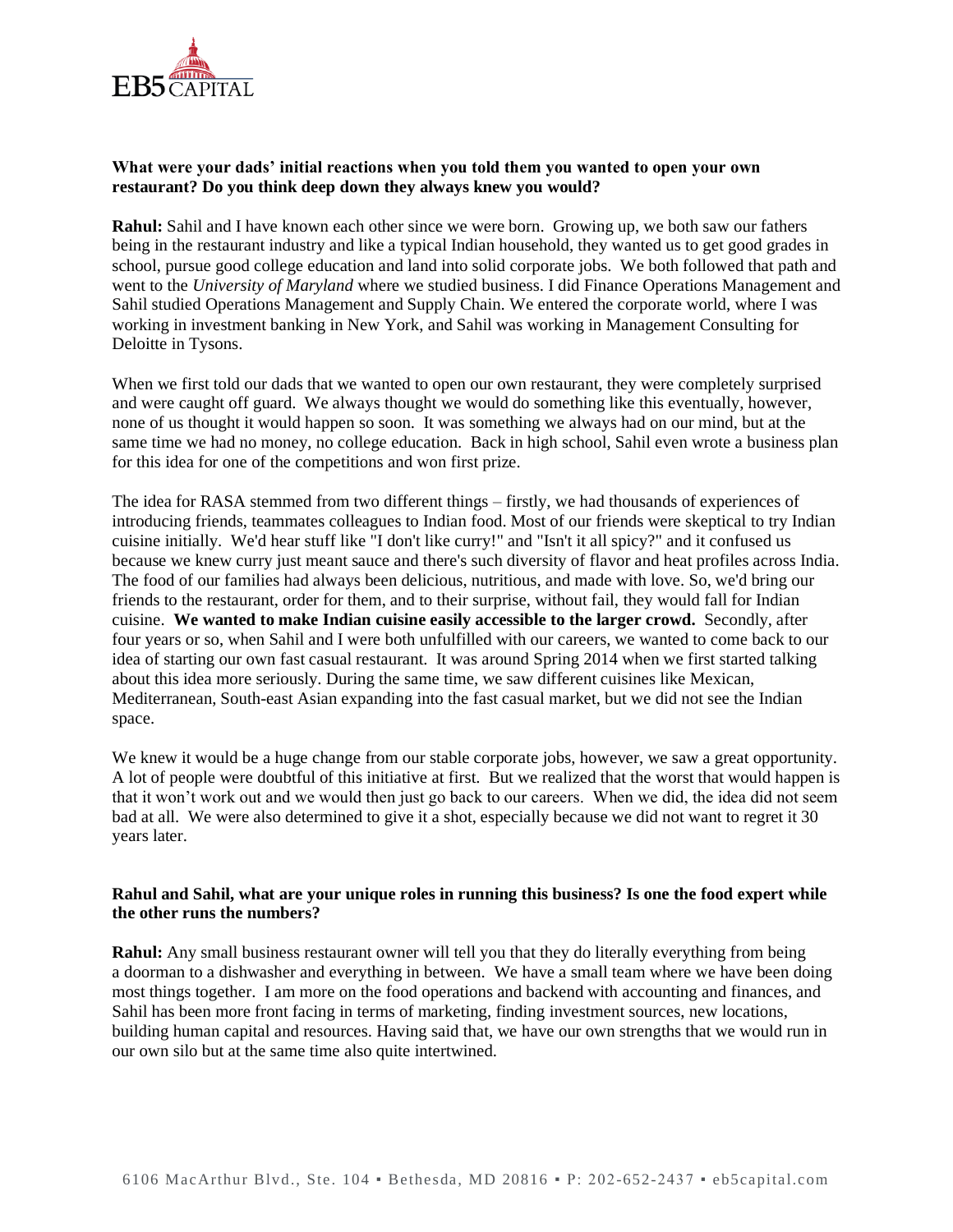## **You both traveled extensively throughout India exploring your roots and finding inspiration for your menu. Can you tell us more about this journey?**

**Sahil:** With our Indian and American heritage, Rahul and I were really blessed that our fathers cofounded the Indian restaurant, as growing up we both would be surrounded by delicious and different varieties of food all the time. Indian food is so diverse, being different in the North, than in the West and totally different in the South and even within those regions there are micro-cuisines in all of them. We also got a lot of diversity while growing up as both our moms are Punjabis, Rahul's dad is from Kerala, my dad is from Bihar, and they have a lot of Bengali friends.

The trip to India was incredible! It was about three weeks long. We started in Delhi, and went to Rajasthan to try the richest foods, from street vendors to high end restaurants, we ate in house boats, and just got a plethora of experiences. This trip also helped us through the design aesthetics point of view in many ways. The idea behind RASA is to make Indian cuisine and culture more accessible to people and share the best of "our world" with the world we live in here, to challenge perceptions and open people's minds to the cuisine. Another big part of opening RASA was to honor our culture, heritage and share the beautiful parts of India through designs. This led us to incorporate the huge Rajasthani doors in both our existing and new locations, we took the color and vibrancy from the north and even got some lights customized that we saw at a music festival and liked.

RASA was one of the few businesses that has **thrived** in the post-pandemic world. It maintained profitability, opened a new location, and made an important social impact. Last year, the business provided over 60,000 meals to healthcare workers, elderly communities, school children, grocery store workers, and other subsets of society that needed extra support. RASA teamed up with first class organizations, such as **Jose Andres' World Central Kitchen**, **RealFoodforKids, Offtheirplate**, and partnered with **Akshaya Patra** in India to contribute over 100,000 meals to school children in India.

#### **What made RASA particularly successful when most other restaurants had to shut down last year?**

Success of RASA thriving through the pandemic last year was essentially two-fold - First, instead of panicking, we took each day, day-by-day because in the beginning everything was changing so fast. At first, we stopped the dine-ins, make your own juice stations, and switched to online orders to limit interactions immediately. Secondly, we consistently innovated and pivoted to find new opportunities to bring in new revenue, for instance, when D.C. had announced that you could sell alcohol to go, we made a quick jump on that and printed "happy-hour-at-home" menus, brought in more beers we did not have, to cater to everyone who were stuck at home and could not buy alcohol as all liquor stores were closed.

Even now, with almost no office and game-day traffic near our Mount Vernon and Navy Yard locations, we are essentially relying on the residents of the neighborhood. So, more recently we have started neighborhood drops in Silver Spring and Bethesda, where people place their orders up-to one week in advance and RASA would drop off their meals. They absolutely love it especially when they have kids at home, it is one less thing to worry about. At RASA, our goal is to constantly find ways to get our food to more and more people. As we are now moving to a new hybrid work model, we are setting up more office [outposts](https://www.rasagrill.com/outposts) where employees would order their lunches 2-3 days in advance and get their meals delivered to their office directly. This really helps employers to limit employees' exposure and enjoy a delicious nutritious meal delivered to their doorstep.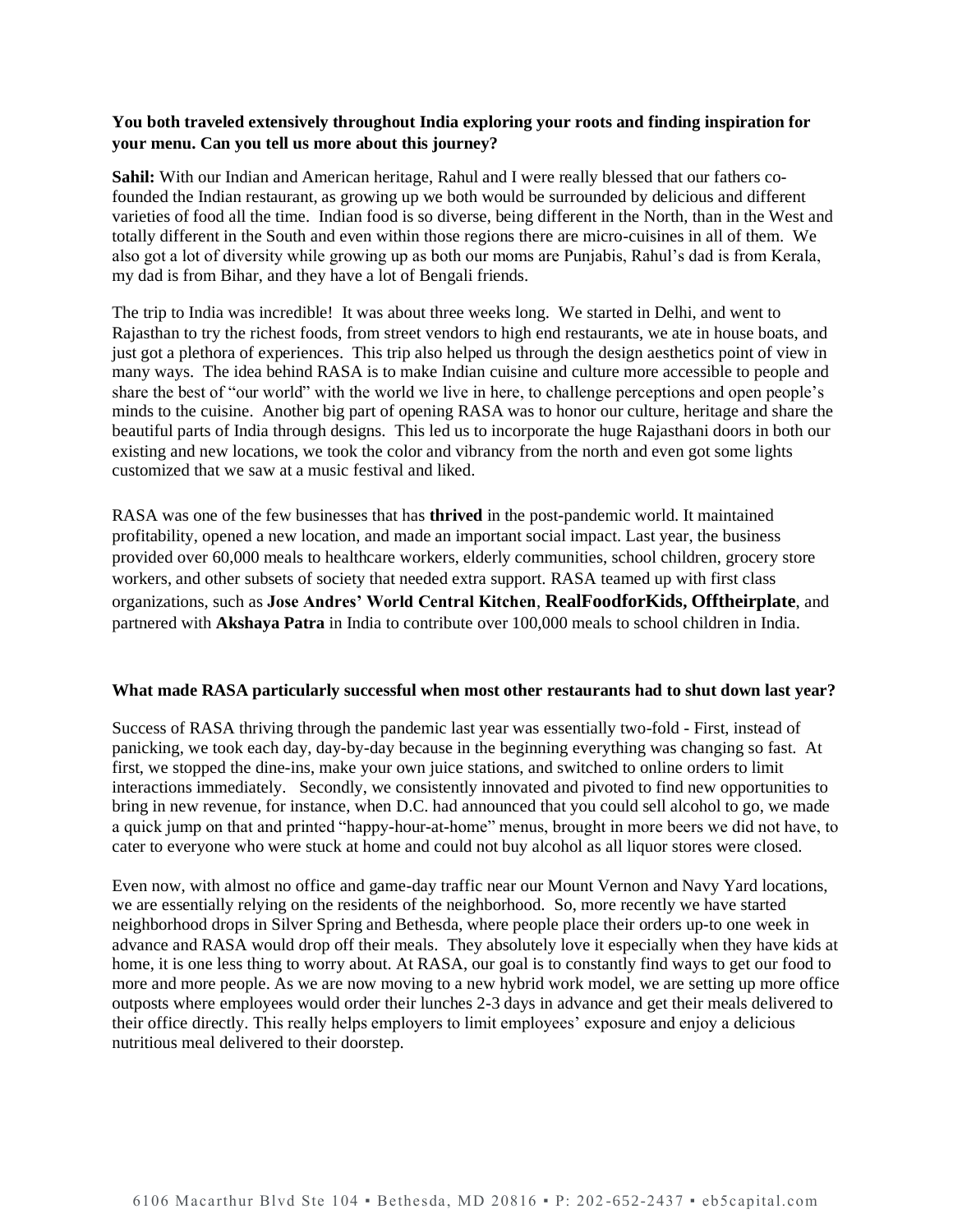### **We are so impressed with RASA's social impact this past year! You guys are doing incredible work for our community. What is your most memorable charitable event from 2020?**

It has been hell of a year! We feel we lived 30 years just in 2020. Social impact has always been the core of what we wanted to do with RASA since the beginning. I had worked in the social entrepreneurship space before starting RASA and growing up, our families were really involved in charitable work. It is something we grew up with and always wondered how we could incorporate that into our business.

In 2020, we partnered wit[h Akshaya Patra,](https://www.giveindia.org/nonprofit/the-akshaya-patra-foundation?gclid=Cj0KCQiAvvKBBhCXARIsACTePW_7cAme5OA9B0rXklDLiXBb1M0LoiratowP_T50ezAYH7pqa0zjw1waAt96EALw_wcB) which is an incredible organization in India and has the largest meal program in the world. We had a chance to visit their headquarters in Bangalore and saw one of their production kitchens during our trip to India. They provide over 2 million meals per day to school children in India. Essentially, the idea behind it is a lot of kids do not end up going to school because they must work in fields, factories, farms, so they can get some money to feed their families. Outside of child labor being a problem, bigger problem is that these kids get deprived of education, and hence, cannot move up in society which perpetuates the cycle of poverty. **Akshaya Patra** provides nutritional, flavorful, and regional specific meals to all children who would spend the entire day at school and by doing this they not only get delicious meals for themselves and their families but also leave with an education which allows for that potential for upward mobility. At RASA, we began with a buy one, give one program called **"Buy One, Feed Two",** which meant that every bowl we sold at RASA, we provided an equivalent free meal to the school children in India. They have been a great partner with us especially during the pandemic.

# **World renown Chef Jose Andres' [ThinkFood Group](https://thinkfoodgroup.com/) happens to be the restauranter of the upcoming Ritz-Carlton hotel in midtown Manhattan, which EB5 Capital helped finance a few years ago. What are your thoughts on Jose Andres' restaurants and business model?**

From the beginning when we started RASA, we have been looking at ways to help and be a force for good. It really came in handy when the pandemic hit, especially to get food to people who needed it the most. Beginning of March 2020, we began to provide free meals to hospital workers and school children who relied heavily on their school and cafeteria's subsidized meals which were shut down due to the pandemic. We did that on our own dime.

By the end of that month, we had been looking to expand the program because as a fast casual we were able to produce high-quality meals, fast and reasonably. We had the production capacity, however, did not have funding and distribution to get the meals to people who needed them. Chef Jose and his team at **[World Central Kitchen](https://wck.org/)** for the past 3-4 years have been doing extraordinary work across the globe, and particularly during the pandemic. Based on our father's relationships based in D.C., we gave them a call to get more ideas, and turned out they had distribution and money and they were trying to find more production capacity. They wanted us to start the very next day and it worked out perfectly. We started with 25-50 to 100-400 to eventually 1,000 meals and it only grew day by day as there was so much demand – it was an incredible partnership!

Not only this allowed us to feed thousands and thousands of people, whether people living in elderly homes, at risk populations, food insecurity but also introduced us to other groups like **[RealFoodforKids,](https://www.realfoodforkids.org/) [Offtheirplate](https://www.offtheirplate.org/)** who are feeding hospital workers and many other groups during these trying times. Fortunately, we have been able to support our team through this whole experience and keep all of them onboard. It has been a wild ride!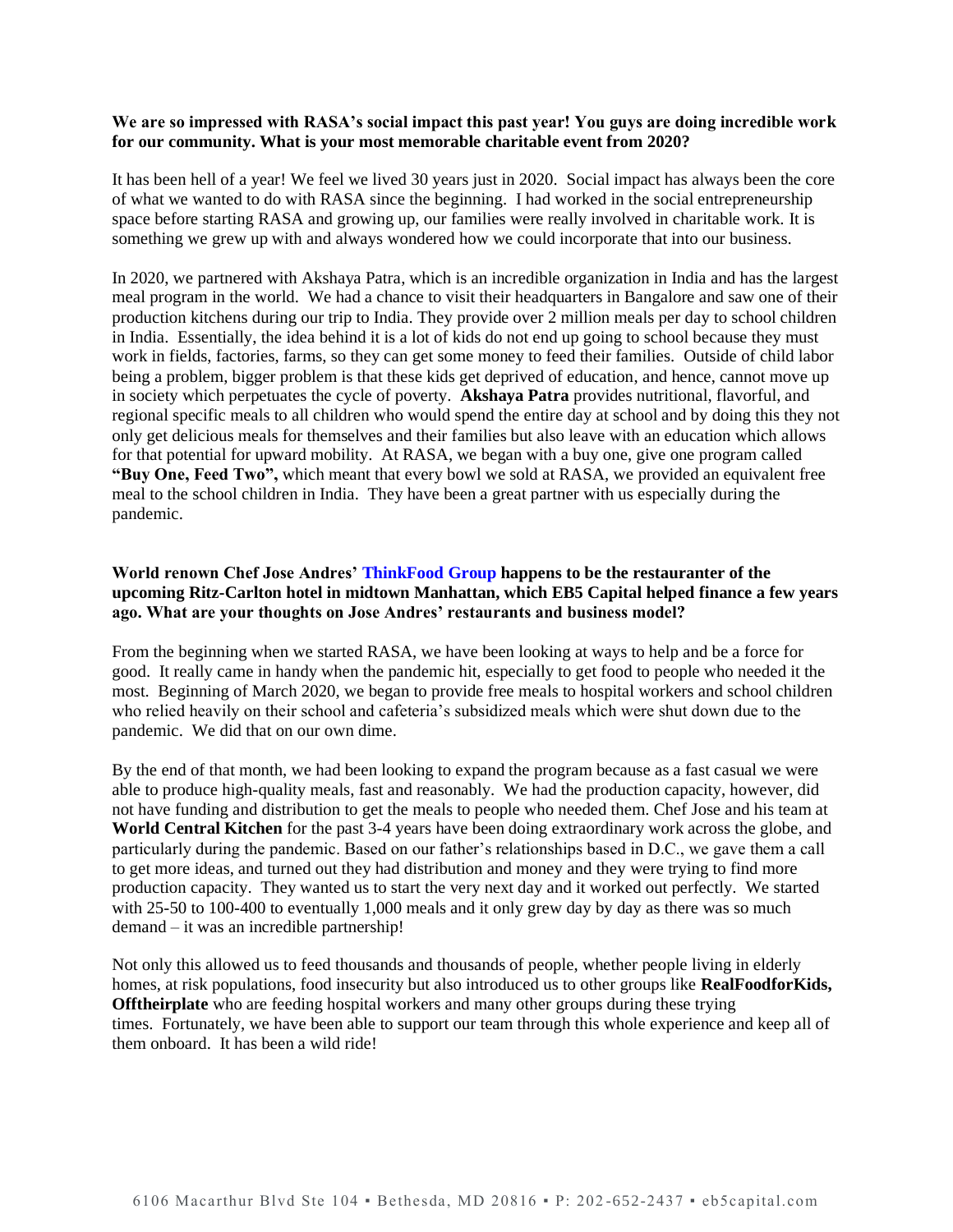EB5 Capital's CEO and Founder, Angel Brunner, was one of the first residents in the Navy Yard District in 2009 before the neighborhood's economic boom. She led EB5 Capital's efforts in investing in the first multifamily development along the waterfront in 2013 (JF8), and since then our team helped financed two additional residential developments in the area (JF24 and JF29), largely using funds from Indian investors along with other nationalities. Investing in RASA was an easy decision for Angel. Her personal connection to the Navy Yard, and her love of Indian food (she is a big fan of papadums and chutneys!!), drew her to your business.

# **We have raised funds across three different multi-family residential buildings and these large multifamily residential buildings have many residents that would eat at RASA and account for your success. From a retail perspective, what are your views on the DC residential market, especially the Navy Yard and Buzzard Point?**

**Sahil:** Navy Yard is a fantastic neighborhood. It is unlike anywhere in the city, even unlike any place in the country. There are two major sports stadiums that are in the heart of an urban neighborhood. There are these huge anchors literally the "Navy Yard", the US Navy, Department of Transportation, National's baseball stadium, and the Audi soccer stadium. In the last few years, there has been an incredible amount of residential development in this neighborhood. It is right across the water from Virginia, at the same time you are very close to Maryland. A lot of millennials are moving to this neighborhood, and it is built for them - by the water, with entertainment, sports, eating options you could possibly want. I am looking forward to seeing where the neighborhood is headed. It is also unique a[s Navy Yard](https://www.theyardsdc.com/) and th[e District](https://www.wharfdc.com/)  [Wharf](https://www.wharfdc.com/) are so nearby, which are essentially the two fastest growing projects and neighborhoods in the city. I believe Navy Yard is on track to be one of the densest in the city by a long shot. Just a few years ago, Navy Yard used to have only electrical plants and a lot of industrial uses which is such a waste of a gorgeous waterfront. I am excited about the growth that is happening in the immediate neighborhood but also in the whole of Buzzard's point which is going to add so much vibrancy to the market.

### **Angel clearly saw value in your business as an investor. She often says,** *"Values make the world small. I believe that values create a signature that allow you to find each other."* **What is your reaction to her statement?**

**Rahil:** This quote reminds me of Albert Einstein who has a famous saying, "Try not to be a man of success, but a man of value."

**Sahil**: It does not surprise us at all that she would say this – when we had our first meeting together, it was by far one of the most interesting conversations we had. We just talked about each other's lives and very little about the business. The conversation really focused on our values and to understand why we were doing what we are doing and what mattered to us while doing it. Something that was intriguing about Angel was how interested she was in the health aspect of the food - not only from a personal standpoint, but also understanding where the ingredients came from, who we worked with, more so than all our other investors. She really cared about how we were approaching the whole process than just how the food tasted.

Angel is vibrant, creative, and aligned to support other young entrepreneurs, entrepreneurs with color, helping to build the community, and investing in the city. The way Angel looks at the world is unique and not found in many investors nowadays. We are fortunate to have her and EB5 Capital's support as part of this process. It was a breath of fresh air to talk to someone who has such a holistic and thoughtful approach to business.